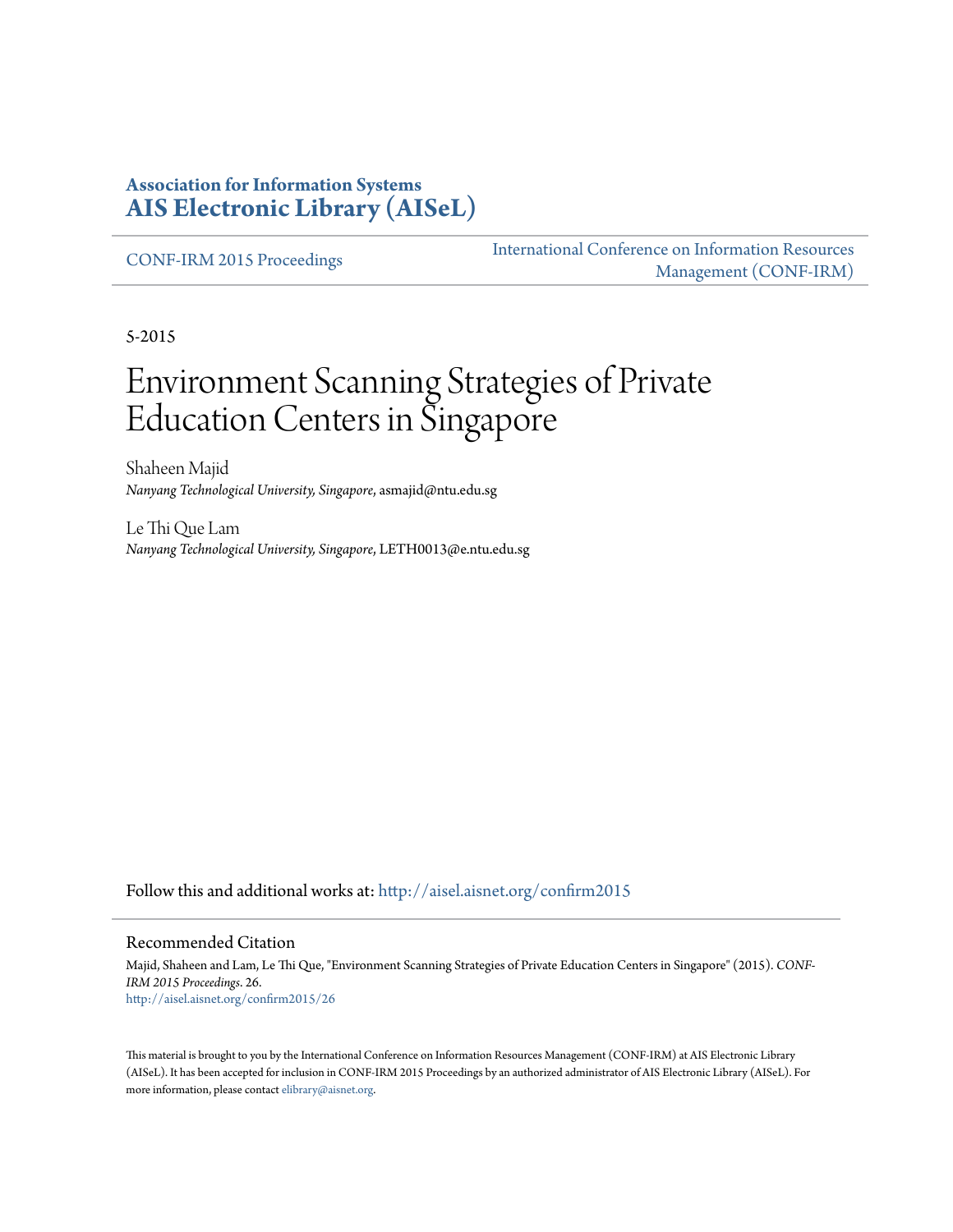# **P48. Environment Scanning Strategies of Private Education Centers in Singapore**

Shaheen Majid Nanyang Technological University, Singapore [asmajid@ntu.edu.sg](mailto:asmajid@ntu.edu.sg)

Le Thi Que Lam Nanyang Technological University, Singapore LETH0013@e.ntu.edu.sg

# *Abstract*

Environment scanning is an information-rich activity which helps organizations to survive in a competitive business environment. The main objective of this study was to investigate perceptions of private education centres in Singapore of the importance of environment scanning for their business success, strategies used for gathering information about business factors, frequency of information collection, and processing and utilization of the gathered information. Data from 40 private education centres was collected through a questionnaire. It was found that most of the environment scanning activities were conducted regularly by the surveyed centres, except the step of information processing and distribution. Among various business factors, information about customers and immediate competitors were perceived to be more important than other factors. Based on the findings, it is suggested that organizations should use a variety of information sources to have a more comprehensive understanding of their business environments. They should also recruit adequately trained information professionals to systematically conduct environment scanning activities.

# *Keywords*

Environment Scanning; Information Seeking; Information Sources; Scanning Difficulties; Education Centers; Singapore

# **1.Introduction**

Environment scanning or environment intelligence is a process of gathering, processing and using business information for tactical and strategic decision making. Environment scanning is becoming necessary for all types of organizations because business environment is now becoming very complex, competitive and uncertain due to a multitude of factors. In addition, several business environment factors such as polticial, economical, social, technological, and government policies and regulations can influence a company's business. These environmental factors can either pose certain threats to the survivial of a company or offer opportunities to expand and remain profitable. For timely tactical and strategic decision making, companies need high quality, relevant, accurate, and up-to-date information, gathered through systematic environment scanning.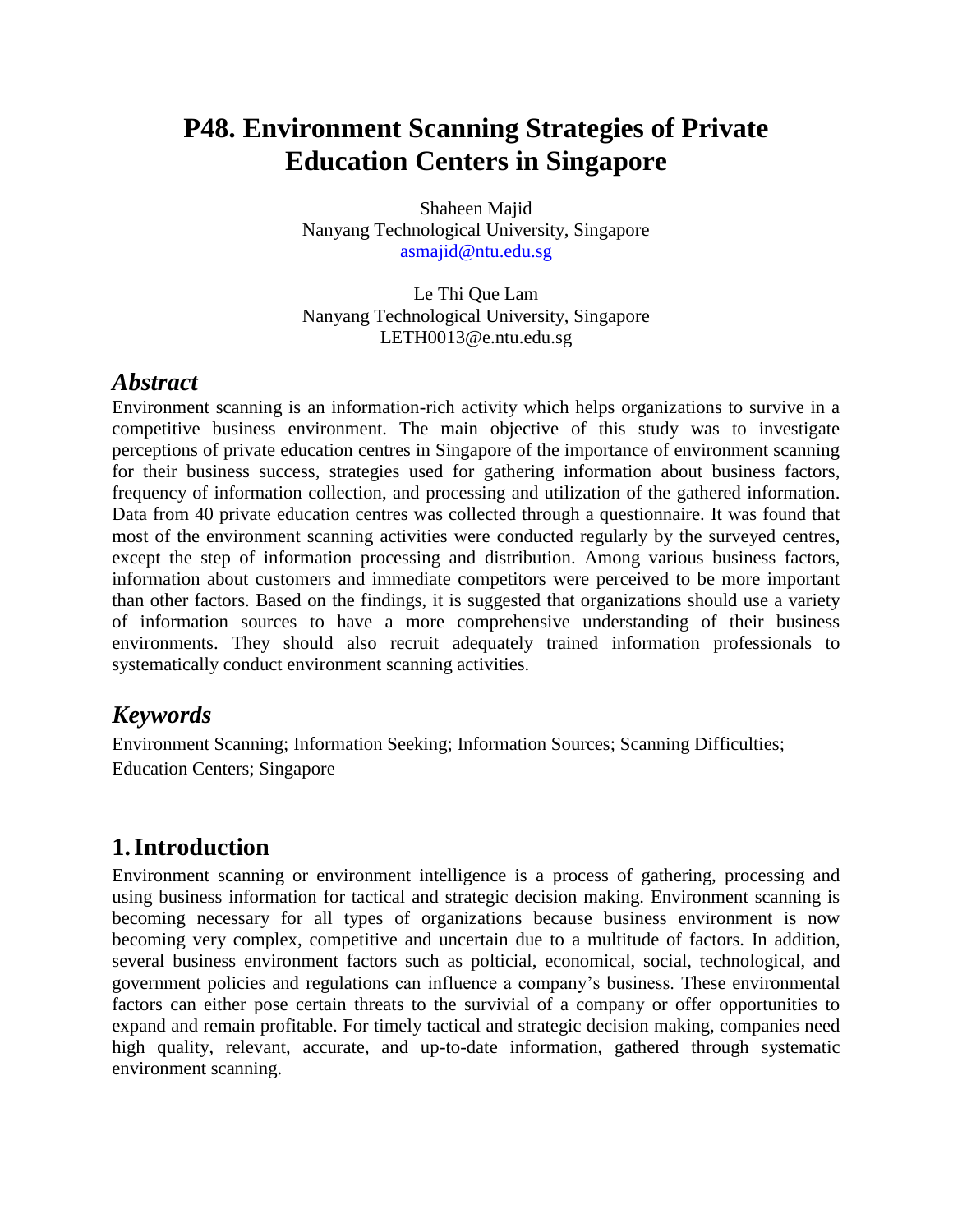#### **1.1. Scope and definition of environment scanning**

Several overlapping definitions of environment scanning are available, emphasizing different aspects of this important business activity. According to Analoui and Karami (2002), environment scanning is the process of observing and assessing external and internal information, and disseminating the findings to relevant people in a company. [Choo \(2001\)](#page-7-0) feels that environment scanning is a component of information behavior comprising three steps, namely information needs, information seeking, and information use. Albright (2004) considers environment scanning as a chain of activities including identifying, collecting, analyzing and interpreting external information.

#### **1.2.Types of business environments**

The business environment can be broadly categorized into two categories – domain or micro environment and general or macro environment. Domain environment includes those factors that can directly affect an organization's performance, namely competitors, buyers, suppliers and other competitive factors. On the other hand, general environmental factors are likely to affect an organization's performance indirectly and in the long-term and comprise an array of social, demographic, economic, technological, and legal factors (Stukalina, 2013).

Since many executives have limited time, they usually gather information about only those environment factors that they believe to have a direct and significant impact on their tactical and strategic decision making [\(Garg, Walters, & Priem, 2003\)](#page-7-1). Ebrahimi (2000) claims that domain environment is more complicated and unstable than general environment and executives usually use this information for their planning and decision making. A study by Zhang, Majid and Foo (2012) also endorsed that domain information is more important than general environment.

## **1.3.Barrier to environment scanning**

In spite of many advantages of environment scanning, several barriers can restrict organizations from achieving full benefits of this important activity. Okumus (2004) claims that lack of clear guidelines for analyzing and using the gathered intelligence is one of the major barriers. In many situations, managers might be confused when to analyze the influence of different external factors on their businesses. It is due to the fact that often it is difficult to determine whether task environment and general environment are related or isolated. For example, in some situations, any changes in the general environment may lead to changes in task factors. In contrast, the both set of factors could also be independent.

Another major barrier to environment scanning is the lack of desired information skills among the staff responsible for conducting different scanning activities. In the absence of these skills, it could be very challenging for them to gather quality, relevant, and accurate information and share it with relevant staff in the organization. Many big companies regularly undertake environment scanning activity; however, it is a challenging task for several small and medium enterprises (SMEs) due to limited resources. The management of many such companies may not be adequately exposed to the benefits of gathering business intelligence (Okumus, 2004).

## **1.5. Industry-specific environment scanning**

Business complexity, intense competition, globalization and many other factors have enhanced the importance of environment scanning, thus motivating researchers to investigate its different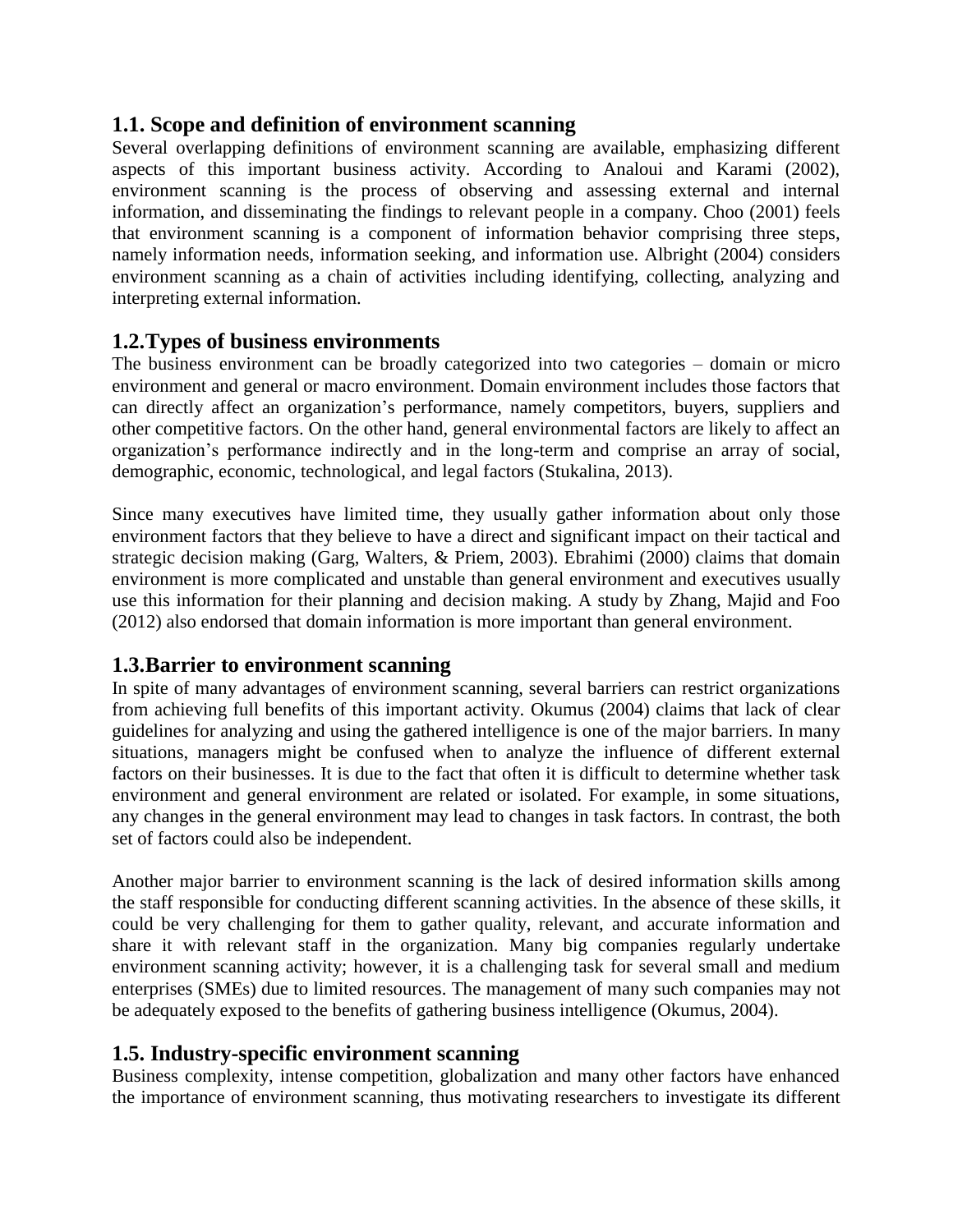aspects. During the last one decade several studies have emerged on environment scanning practices of SMEs, hotel and tourism, travel, and manufacturing companies (Costa & Teare, 2000; Jogaratnam & Law, 2006; Zhang & Majid, 2010). However, relatively a small number of studies have explored the environment scanning practices of education institutions.

Doherty et al. (2012) investigated the higher education environment in Australasia by analyzing political, economic, social, and technology elements. Their study aimed to explore important challenges and provide strategic solutions to senior executives in higher education sector. Earlier, Thomas (2007) examined predominant components of external environment affecting business schools. [Stukalina \(2013\)](#page-7-2) suggested some techniques that education planners and managers can use to stay connected with higher education environment.

In Singapore, some studies have investigated the environment scanning activities by SMEs, belonging to different industries (Majid & Kowtha, 2008 ; Zhang & Majid, 2010; Zhang, Majid, & Foo, 2012). Private education centers in Singapore play an important role in providing quality education to local and overseas students. However, there is no study investigating environment scanning activities of private education centers. Thus, the motivation of this research was to bridge this knowledge gap and investigate how private education centers collect and use environment intelligence for planning and decision making. The findings of this study are likely to be useful to the management of private education centers and academic program planners.

# **2. Method**

A pre-tested questionnaire was used for data collection. The questionnaire was pre-tested on three graduate students who were working for different SMEs to assess usefulness of the questions, point out unnecessary use of jargon, and identify ambiguous questions. The survey instrument was reviewed and approved by the Institutional Review Board (IRB) of Nanyang Technological University, Singapore. The website of Singapore Ministry of Education [\(http://www.moe.gov.sg/](http://www.moe.gov.sg/%20education/private-education/school-list/)  [education/private-education/school-list/\)](http://www.moe.gov.sg/%20education/private-education/school-list/) was used to collect information about private education centers in Singapore. The cover letter, accompanying the questionnaire, stressed that one of the senior managers of the respective education center, familiar with external business environment should fill the questionnaire. The data was collected during March/April 2014 and a total of 40 private education centres participated in this study.

# **3. Results and Discussion**

Out of the 40 participating education centers, 55% were providing enrichment classes, 25% language courses and the remaining 20% were teaching other subjects. A majority (40%) of the centres have up to 10 staff while another 32.5% have 11-20 staff. Only 3 (7.5%) of the education centers were employing more than 50 staff. One-quarter of the centers were functioning for the last up to 5 years, 20% for 6-10 years, 40% for 11-20 years and the remaining 15% for more than 20 years. One-half of the respondents were holding top management positions such as principals, directors, and general managers. The percentage of respondents in senior management positions was 40% and the remaining 10% were managers, supervisors, and heads of departments.

# **3.1. Frequency of scanning activities**

The questionnaire categorized the scanning process into six steps and presented these in a logical sequence. The respondents were asked to indicate the frequency of undertaking these six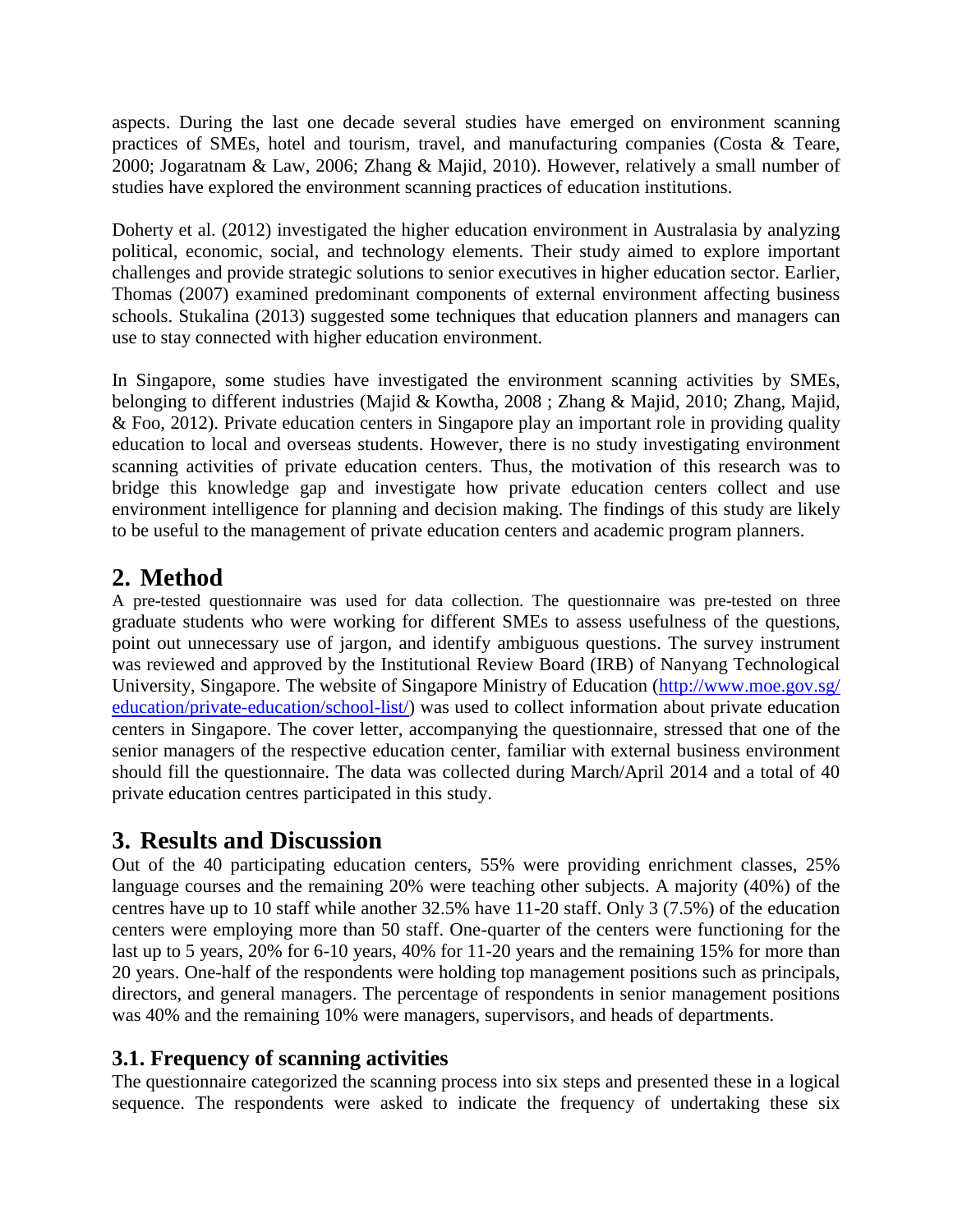scanning activities. A five-point scale was used where 1 represented 'never' while 5 represented 'always'. It was found that most of the scanning activities were undertaken at a moderate level with mean scores ranging from 3.46 to 3.85 (Table 1). Only one activity, i.e. information presentation in appropriate formats (M= 2.95) was undertaken less frequently.

| Activities                                                     | N  | Mean<br>$(1 - 5)$ | <b>SD</b> |
|----------------------------------------------------------------|----|-------------------|-----------|
| Understand business information needs                          | 40 | 3.63              | 1.00      |
| Identify appropriate information sources                       | 40 | 3.78              | 0.95      |
| Select up-to-date, accurate and quality information            | 40 | 3.85              | 0.95      |
| Assess, compare and summarize the gathered information         | 39 | 3.46              | 0.97      |
| Present information to relevant staff in an appropriate format | 39 | 2.95              | 1.15      |
| Decide a strategy based on education/ business trends          | 40 | 3.70              | 1.08      |

Table 1: Frequency of scanning activities

#### **3.2. Purpose of gathering business information**

As shown in Table 2, private education centres often conducted scanning while considering reviewing their fee structures (M=3.83), and offering a new course (M=3.63). Exploring marketing strategies of competitors  $(M=3.56)$  and setting up new branch at another location (M=3.39) were also important purposes for gathering business information. Comparatively, the respondents were less interested in knowing whether any other center was considering opening a branch in their neighborhood (M=2.87).

| <b>Purposes</b>                                                              | N  | Mean<br>$(1 - 5)$ | <b>SD</b> |
|------------------------------------------------------------------------------|----|-------------------|-----------|
| When reviewing our fee structure                                             | 36 | 3.83              | 0.94      |
| When considering offering a new course                                       | 38 | 3.63              | 1.05      |
| To understand marketing strategies of competitor centres                     | 39 | 3.56              | 1.19      |
| To open a new branch in another location                                     | 36 | 3.39              | 1.15      |
| To find out if any other centre considering opening a branch in our vicinity | 39 | 2.87              | 1 13      |

**Table 2:** Purposes of scanning activities

## **3.3. Difficulty level of scanning activities**

The participating education centers were asked to indicate difficulties they face while conducting six environment scanning activities, where 1 represented 'very difficult and 5 'very easy'. As shown in Table 3, comparatively more difficult activities to undertake were collecting information from different sources (M=3.30), presenting information in an appropriate format (M=3.30), and identifying business information needs (M=3.15). However, mean scores for all activities occurred in a narrow range, indicating that education centers were facing a moderate level of difficulty in conducting these activities.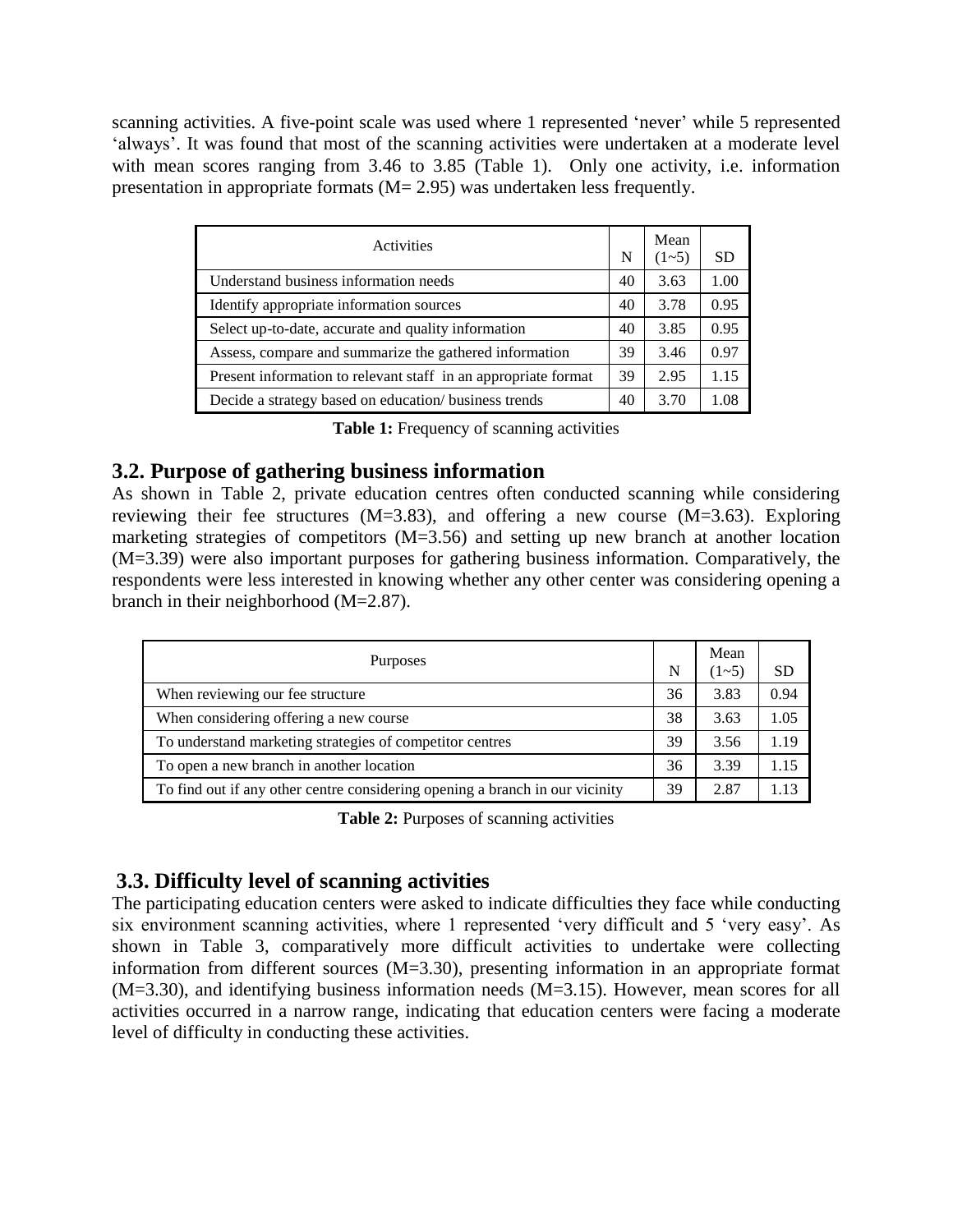| Activities                                                          | Mean<br>$(1-5)$ | -SD   |
|---------------------------------------------------------------------|-----------------|-------|
| Identifying what business information we need to collect.           | 3.15            | 0.736 |
| Collecting the needed information from different sources            | 3.33            | 0.730 |
| Selecting up to date, accurate and quality information.             | 3.08            | 0.888 |
| Assessing, summarizing and comparing the collected information.     | 3.13            | 0.791 |
| Presenting information to decision makers in an appropriate format. | 3.30            | 0.823 |
| Deciding how to change the institutional strategies.                | 3.05            | 0.932 |

**Table 3:** Difficulty in conducting scanning activities (N=40)

# **3.4. Importance of environmental factors**

The participating centers were asked to indicate the importance of various environmental factors in doing successful business, where 1 was 'least important' and 5 'very important' (Table 4). It was found that the customer factor was the most important (M=4.77), followed by economic trends in Singapore (M=3.95). Generally, all environmental factors were considered important by private education centers as their mean scores were above 3.50.

In order to compare the importance of task environment (i.e., customers, and competition from other education institutes) and general environment (i.e., economic, political, technology and demographic factors), their respective mean scores were merged. It was found that mean score of the task environment ( $M=4.263$ ) was much higher than the general environment (3.744). A pair sample t-test showed a highly significant difference between perceived importance of task and general environment (Sig.=  $0.00$ ,  $\leq p=0.05$ ). This means the information gathered from the task environment was considered more important than the general business environment.

| <b>Factors</b>                                                                   | Mean<br>$(1-5)$ | <b>SD</b> |
|----------------------------------------------------------------------------------|-----------------|-----------|
| Customers (e.g. the need of students, satisfaction of the parents)               | 4.77            | 0.423     |
| Economic trends in Singapore (e.g. economic growth, inflation, labor cost, etc.) | 3.95            | 1.037     |
| Politics (e.g. government policy on education, government incentives, etc.)      | 3.78            | 1.143     |
| Competition from other education institutes                                      | 3.75            | 1.080     |
| Technology (e.g. new education technology, social networking tools, etc.)        | 3.70            | 1.043     |
| Demographic data of Singapore (e.g. age, ethnic groups)                          | 3.55            | 1.260     |

**Table 4:** Importance of environmental factors (N=40)

## **3.5. Scanning frequency of environmental factors**

The respondents were asked about the scanning frequency of different environmental factors based on a five-point scale, ranging from 'never' (1) to 'always' (5). As shown in Table 5, information about customers was gathered most frequently (M=4.07). The respondents sometimes conducted scanning of factors related to technology, politics, and economic trends in Singapore, with mean scores of 3.30, 3.07 and 3.03 respectively. Demographic data of Singapore got the lowest scanning frequency (M=2.65).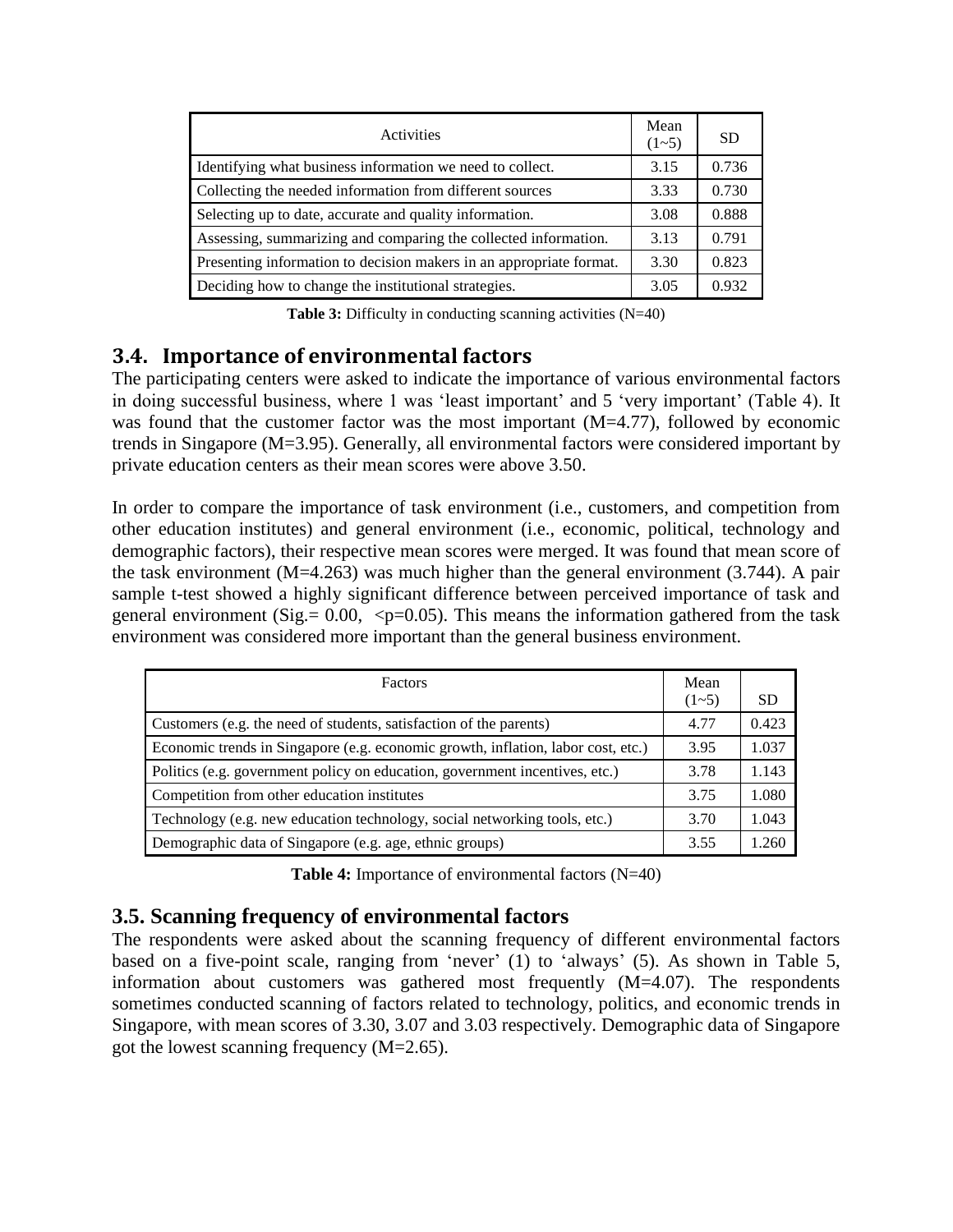| Factors                                                                          | Mean | <b>SD</b> |
|----------------------------------------------------------------------------------|------|-----------|
| Customers (e.g. the need of students, satisfaction of the parents)               | 4.07 | 1.071     |
| Technology (e.g. new education technology, social networking tools, etc.)        | 3.30 | 1.043     |
| Politics (e.g. government policy on education, government incentives, etc.)      | 3.07 | 1.118     |
| Economic trends in Singapore (e.g. economic growth, inflation, labor cost, etc.) | 3.03 | 0.920     |
| Competition from other education institutes                                      | 2.90 | 1.071     |
| Demographic data of Singapore (e.g. age, ethnic groups)                          | 2.65 | 1.027     |

**Table 5:** Scanning frequency of environmental factors

A further analysis to compare scanning frequencies of task and general environments showed that their combined mean scores were 3.488 and 3.013 respectively. The pair sample t-test showed a highly significant difference between scanning frequencies of task and general environments (Sig.= $0.00$  <p= $0.05$ ). This means the task environment was considered more important by the participating education centers and was most frequently scanned.

#### **3.6. Use frequency of information sources**

The respondents were asked to indicate how frequently they use different sources for seeking business information by using a five-point scale, ranging from 'never' (1) to 'frequently' (5). As shown in Table 6, the most important sources for business information were own students and their parents  $(M=4.08)$ , followed by center's staff and instructors  $(M=3.54)$  and the web (M=3.49). In contrast, information was rarely collected from business analysts, government officers and education experts (M=2.69), and during education conferences (M=2.51).

| Sources                                                         | Mean<br>$(1-5)$ | <b>SD</b> |
|-----------------------------------------------------------------|-----------------|-----------|
| Own students and their parents                                  | 4.08            | 1.036     |
| Own administrative staff and instructors                        | 3.54            | 1.166     |
| World Wide Web                                                  | 3.49            | 1.144     |
| Internal reports                                                | 3.21            | 1.301     |
| Managers, staff, students, and parents of competitors           | 3.18            | 1.333     |
| Newspapers and magazines                                        | 3.15            | 1.014     |
| Radio and television                                            | 2.82            | 1.211     |
| Government reports and statistics on education                  | 2.79            | 1.056     |
| Business analysts, government officers, education experts, etc. | 2.69            | 1.195     |
| <b>Education conferences</b>                                    | 2.51            | 1.048     |

**Table 6:** Use frequency of information sources

Perceptions of participating centers were also sought regarding different information attributes such as reliability, availability, up-to-dateness, comprehensiveness and good quality. It was found that information gathered from own students/parents as well as from center's own staff obtained the highest scores for almost all attributes. Competitors' staff and students obtained high scores for availability, up-to-dateness and reliability attributes. On the contrary, radio, television, newspapers, and magazines were considered the most up-to-date sources but generally, they did not receive higher scores for other factors, meanings these sources were considered less useful for the purpose of environmental scanning.